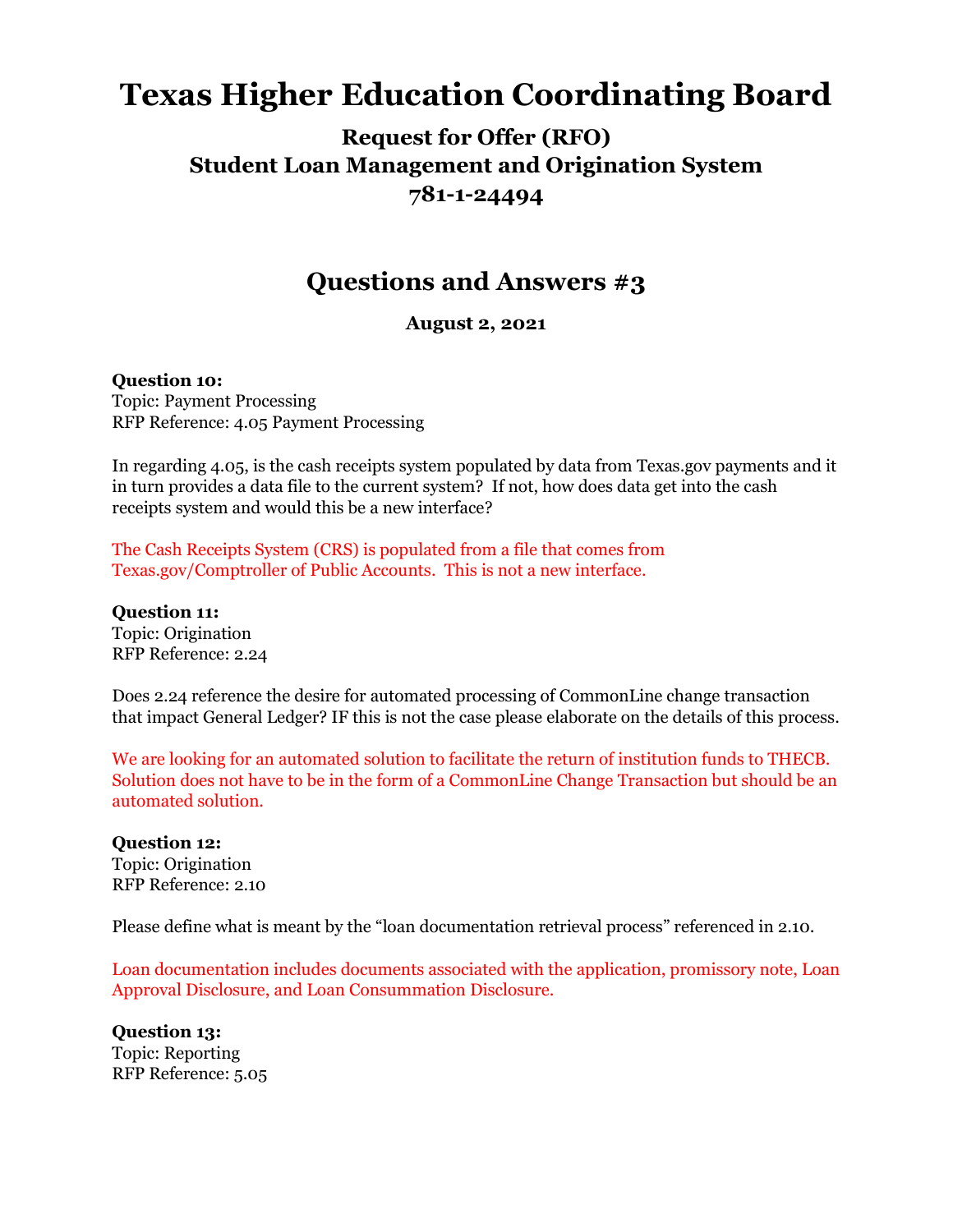Can you provide additional details on specific functionality you would like a solution to provide related to "the ability to report loan data as of a particular point in time"?

THECB requires the ability to query data sets and run reports based on account status at historical points in time, such as the fiscal year end.

**Question 14:** Topic: Document Generation RFP Reference: 7.04

What letters would you like Borrowers\Cosigners to be able to request?

Examples of letters would include mortgage verification letters, pay-off letters, account status, IRS interest paid letters, etc. Proposed solution should allow for flexibility in adding additional letters as needed.

**Question 15:** Topic: Document Generation RFP Reference: 7.06

Can you provide additional detail on specific functionality you would like a solution to provide related to "automated quality control of imported documents, credit reports, e-signed documents, etc."?

THECB needs to have documents that are legible for both personnel and OCR processing.

**Question 16:** Topic: Volume RFP Reference: 1.0

Section 1.0 mentions that "the portfolio consists of 653,825 loans totaling \$1.6 Billion." How many active borrowers are in the THECB portfolio?

THECB services at the loan level. Approximately 36% of THECB's current portfolio are comprised of active loans.

#### **Question 17:**

Topic: Volume RFP Reference: 1.0

Section 1.0 mentions that "the Board is servicing and collecting a legacy portfolio of loans no longer being originated (e.g., B-On-Time (BOT), Health Education Assistance Loan, Federal Family Education Loan Program)." Can you provide the number of borrowers which have FFELP loans, the number of FFELP loans and the total principal balance for those loans?

The following table includes active (non-litigation or uncollectible) loans as of June 30, 2021:

|     | <br>ıл<br>' 10. |        |
|-----|-----------------|--------|
| ാറ് |                 | $\sim$ |